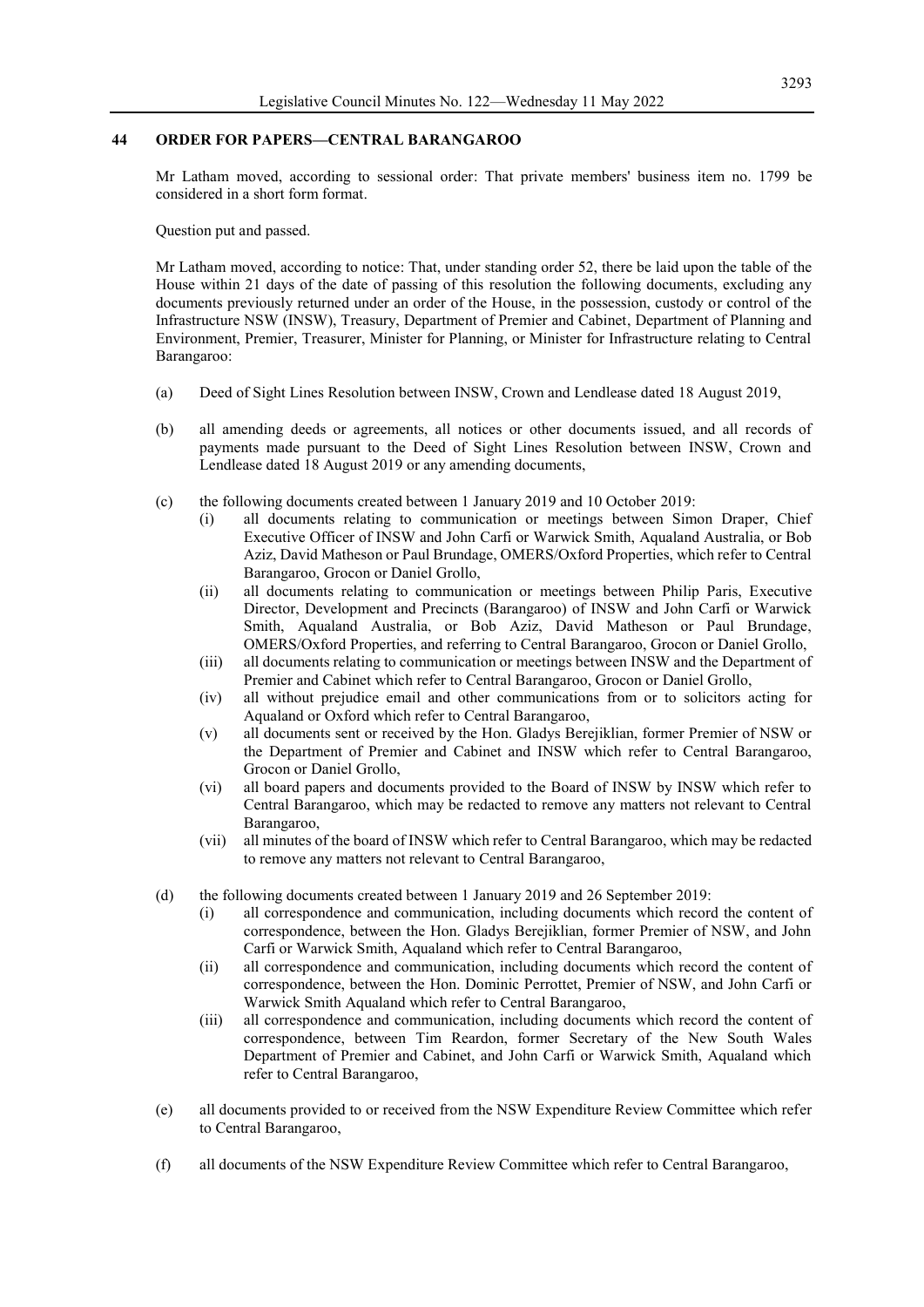## Legislative Council Minutes No. 122—Wednesday 11 May 2022

- (g) all documents relating to the interpretation of the clauses in the Crown and Lendlease development agreements for Barangaroo South concerning the sight lines from their respective developments to the Harbour Bridge and Opera House, referred to as "Sight Lines clauses" in the case of Crown Sydney Property v Barangaroo Delivery Authority; Lendlease (Millers Point) v Barangaroo Delivery Authority [2018] NSWSC 1931,
- (h) all documents relating to negotiations with Crown and Lendlease, or their solicitors, in relation to the Sight Lines clauses, or the resolution of the dispute concerning them, including all without prejudice communications,
- (i) all documents relating to the terms of settlement, proposed or agreed, with Crown and Lendlease of the appeal of the judgment in Crown Sydney Property v Barangaroo Delivery Authority; Lendlease (Millers Point) v Barangaroo Delivery Authority [2018] NSWSC 1931,
- (j) all documents relating to consideration as when or whether to issue a notice pursuant to section 1.10 of the Central Barangaroo Development Agreement dated 15 November 2017 (CENDA), sometimes referred to as a "section 1.10 notice", to Grocon or Aqualand,
- (k) all draft and final section 1.10 notices,
- (l) all documents relating to any proposal in relation to the content of any section 1.10 notice,
- (m) all documents relating to any proposed amendments to the CENDA,
- (n) all documents relating to the State's target financial return for the Central Barangaroo development,
- (o) all documents relating to the expected or proposed above ground developable floor area of the Central Barangaroo development,
- (p) all documents relating to the transfer of development rights for Central Barangaroo from Grocon to Aqualand, including any proposal to do so,
- (q) all documents relating to all proposed development envelope or design for Central Barangaroo since 27 September 2019,
- (r) all documents relating to any reasons for delay of the commencement of construction of the development at Central Barangaroo,
- (s) any document from the Department of Premier and Cabinet which responds to the briefing paper from INSW dated 23 August 2019, and
- (t) any legal or other advice regarding the scope or validity of this order of the House created as a result of this order of the House.

Debate ensued.

Question put.

The House divided.

#### AYES

Banasiak **Faehrmann** Faehrmann Moselmane Borsak **Field** Primrose Boyd Hurst Hurst Roberts (teller) Buttigieg Jackson Jackson Secord